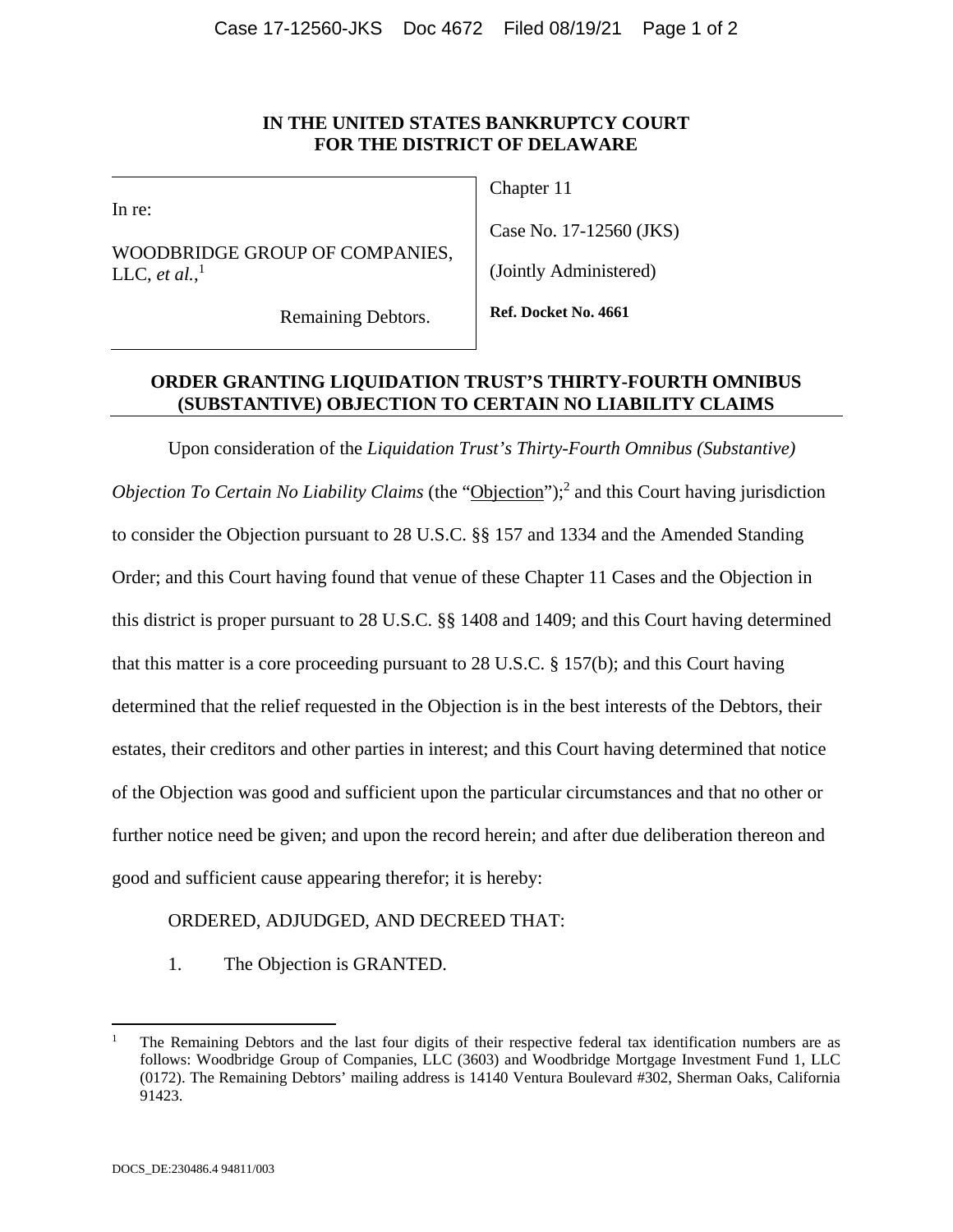#### Case 17-12560-JKS Doc 4672 Filed 08/19/21 Page 2 of 2

2. Each of the No Liability Claims listed on Exhibit 1 attached hereto are disallowed and expunged in their entirety.

3. Pursuant to Local Rule 3007-l(e), nothing in this Order shall be construed to prejudice the rights of the Debtors, or any other party in interest to object to any Remaining Claim on any other ground, including objection to classification or amount asserted.

4. The objection to each Disputed Claim addressed in the Objection constitutes a separate contested matter as contemplated by Bankruptcy Rule 9014. This Order shall be deemed a separate order with respect to each claim. Any stay of this Order pending appeal by any of the claimants subject to this Order shall only apply to the contested matter that involves such claimant and shall not act to stay the applicability and/or finality of this Order with respect to the other contested matters covered hereby.

5. The Court shall retain jurisdiction over all affected parties to determine any matters, claims, or rights arising from or related to the implementation and interpretation of this Order.

**Dated: August 19th, 2021 Wilmington, Delaware**

**E. STICKLES UNITED STATES BANKRUPTCY JUDGE**

 $\frac{1}{2}$ <sup>2</sup> All capitalized terms not defined herein shall have the meanings ascribed to them in the Objection.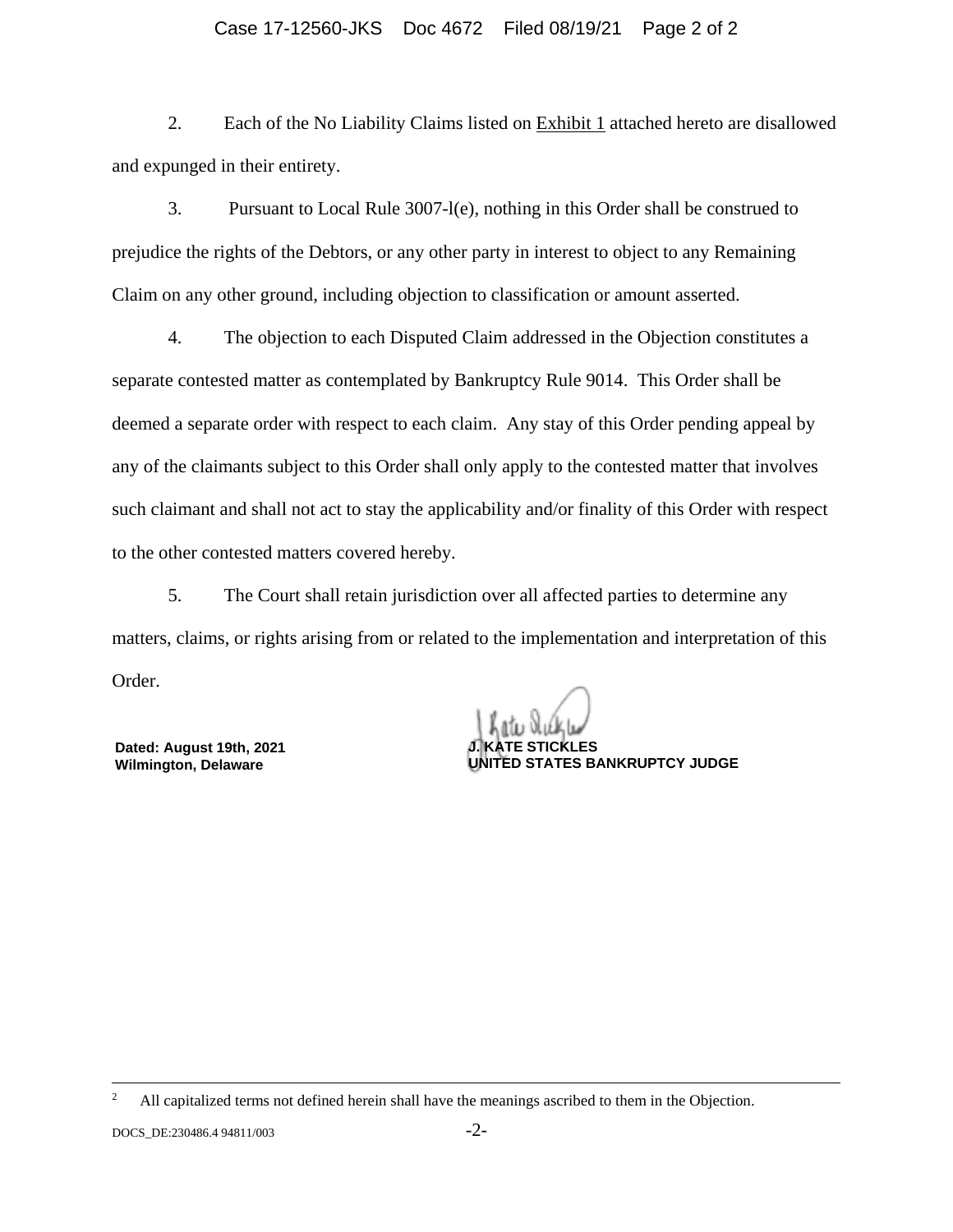# **Exhibit 1 to Order**

**The No Liability Broker-Claims**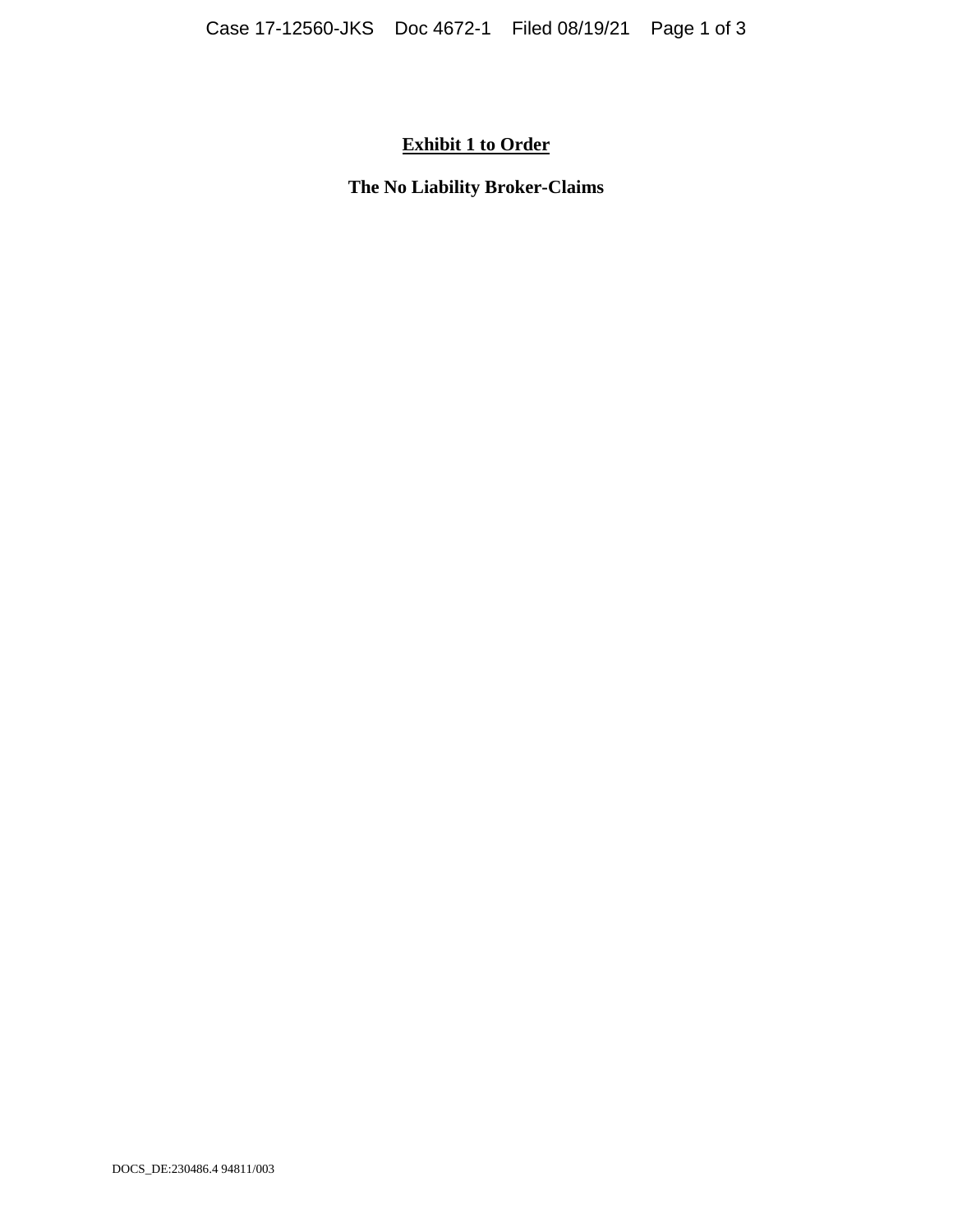| <b>Name of Claimant</b>                                                | <b>Claim</b><br><b>Number</b> | <b>Claim Amount/Type of</b><br><b>Claim to be Disallowed</b> | <b>Reason for Disallowance</b>                                                                                                                                                                                                                                                                                                                                                                                                                                                                                                                                                                                                                                                                                                                                |
|------------------------------------------------------------------------|-------------------------------|--------------------------------------------------------------|---------------------------------------------------------------------------------------------------------------------------------------------------------------------------------------------------------------------------------------------------------------------------------------------------------------------------------------------------------------------------------------------------------------------------------------------------------------------------------------------------------------------------------------------------------------------------------------------------------------------------------------------------------------------------------------------------------------------------------------------------------------|
| <b>Michael L. Kendall</b><br>22952 Via Cruz<br>Laguna Niguel, CA 92677 | 3538                          | \$20,000.00                                                  | Claimant seeks payment for<br>commissions purportedly earned in<br>capacity as a broker or salesperson for<br>the sale of the Debtors' securities. The<br>Debtors' Books and Records do not<br>indicate the claimant is owed a<br>commission pursuant to a broker or<br>sales agreement or any other<br>employment agreement. The claimants<br>fails to provide any documentation that<br>supports the claimant earned or is<br>entitled to a commission for the<br>purported sale of the Debtors'<br>unregistered securities. Additionally,<br>the claimant is not entitled to<br>compensation or commissions for the<br>sale of unregistered securities or for<br>perpetuating the Debtors' Ponzi scheme<br>through the sale of unregistered<br>securities. |
| <b>Neil Dekter</b><br>741 N. Harper Ave.<br>Los Angeles, CA 90046      | 4883                          | \$12,000.00                                                  | Claimant seeks payment for<br>commissions purportedly earned in<br>capacity as a broker or salesperson for<br>the sale of the Debtors' securities. The<br>Debtors' Books and Records do not<br>indicate the claimant is owed a<br>commission pursuant to a broker or<br>sales agreement or any other<br>employment agreement. The claimants<br>fails to provide any documentation that<br>supports the claimant earned or is<br>entitled to a commission for the<br>purported sale of the Debtors'<br>securities. Additionally, the claimant<br>is not entitled to compensation or<br>commissions for the sale of<br>unregistered securities or for<br>perpetuating the Debtors' Ponzi scheme<br>through the sale of unregistered<br>securities.              |